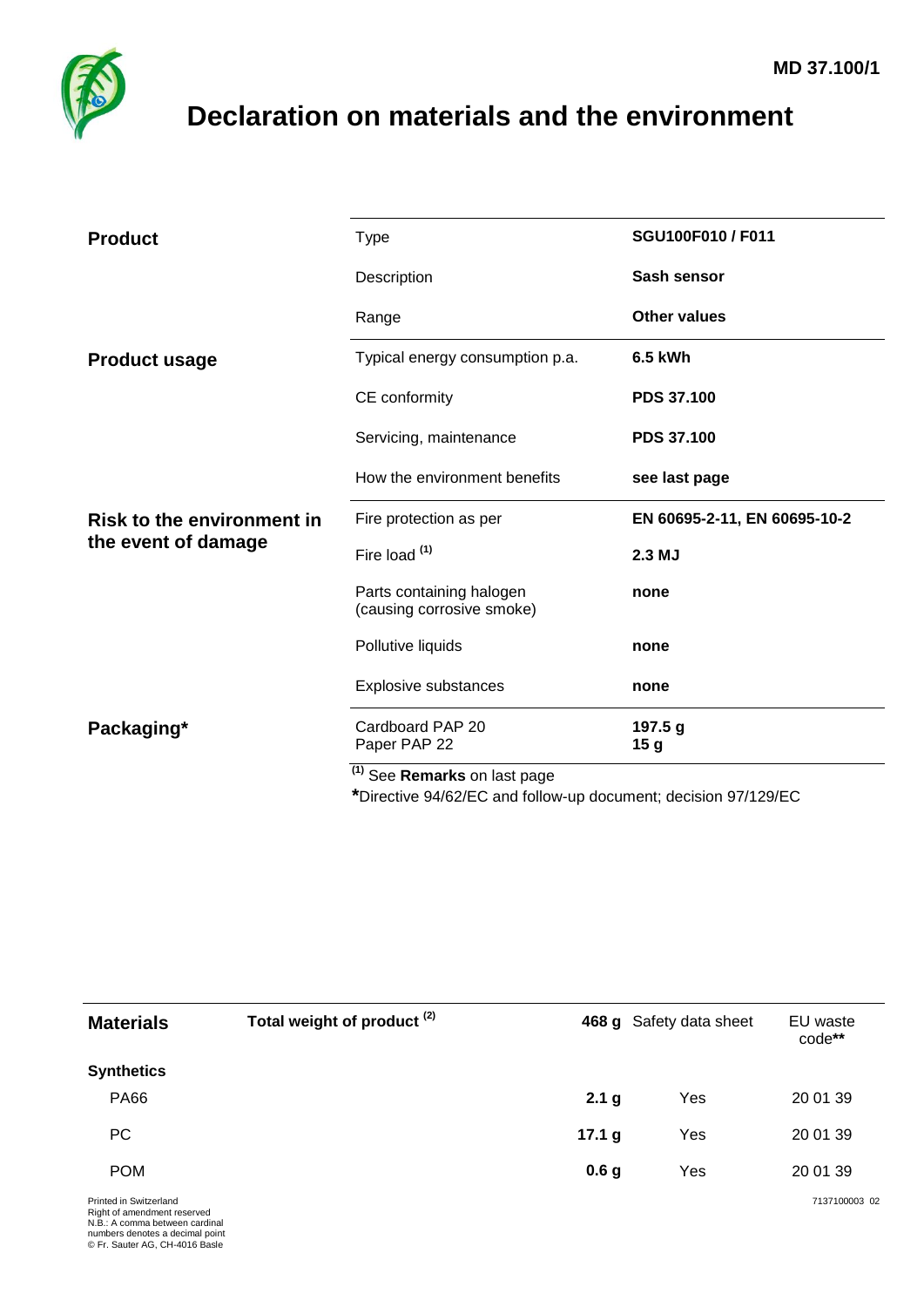| Aluminium, various alloys    | 188.8 g          | Not required | 20 01 40 |
|------------------------------|------------------|--------------|----------|
| Steel, various alloys        | 35.1 g           | Not required | 20 01 40 |
| Brass, various alloys        | 1.2 <sub>g</sub> | Not required | 20 01 40 |
|                              |                  |              |          |
| <b>Printed circuit board</b> |                  |              |          |
| Printed board assembly       | 21 <sub>g</sub>  | Not required | 20 01 36 |
| <b>Miscellaneous</b>         |                  |              |          |
| Various compounds            | 0.4 <sub>g</sub> | Not required | 20 01 99 |
| <b>Special components</b>    |                  |              |          |
| Cable (non-halogen)          | 201 <sub>g</sub> | Not required | 20 01 36 |
| Lubricant                    | 3 <sub>g</sub>   | Yes          | 20 01 26 |
| Threadlock (e.g. Loctite)    | 1 <sub>g</sub>   | Yes          | 20 01 99 |

## **N.B.:**

Silicone content: none of the parts used contain any silicone

**(2)** See **Remarks** on last page

**\*\***Directive 75/442/EEC and follow-up document; decision 2001/118/EC